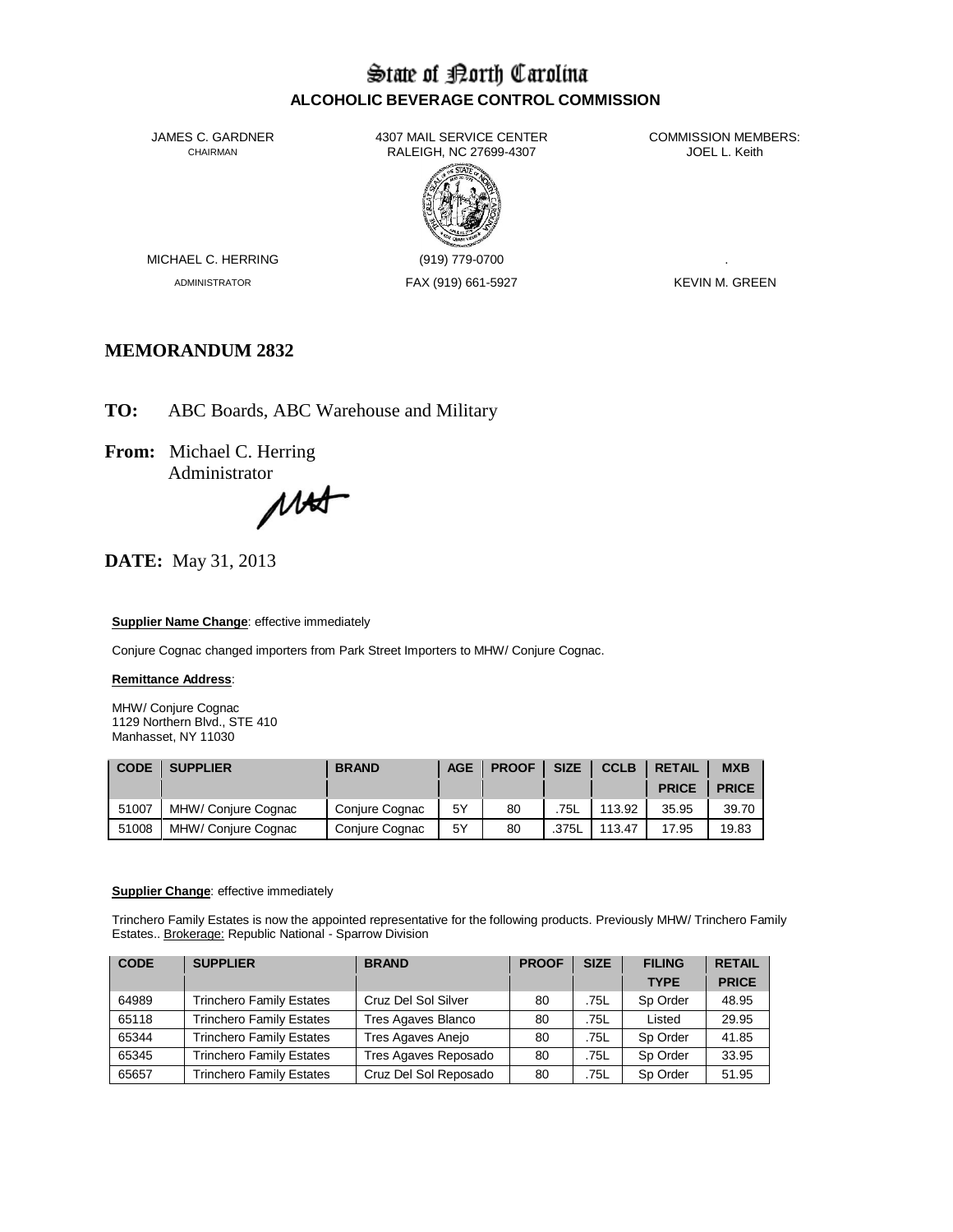# **MEMORANDUM 2832 Page 2**

## **Remittance Address**:

Trinchero Family Estates PO Box 248 St. Helena, CA 94574

#### **Supplier Change**: effective immediately

Park Street Imports/ Maurice Cooper is the appointed distributor for Domaine de Canton and Sweet Revenge for the United States.

**Brokerage: Southern Wine and Spirits** 

| <b>CODE</b> | <b>SUPPLIER</b>                           | <b>BRAND</b>      | <b>PROOF</b> | <b>SIZE</b> | <b>FILING</b> | <b>RETAIL</b> |
|-------------|-------------------------------------------|-------------------|--------------|-------------|---------------|---------------|
|             |                                           |                   |              |             | <b>TYPE</b>   | <b>PRICE</b>  |
| 57767       | <b>Park Street Imports/Maurice Cooper</b> | Sweet Revenge     | 38.5         | .75L        | _isted        | 19.95         |
| 63984       | Park Street Imports/Maurice Cooper        | Domaine de Canton | 56           | 75L         | Listed        | 30.95         |

## **Remittance Address**:

Park Street Imports/ Maurice Cooper 1000 Brickell Ave., Suite 915 Miami, FL 33131

#### **Supplier Change**: effective July 1, 2013

MHW/ Lucas Bols USA will be the importer for Bols Liqueurs for Lucas Bols.

| <b>CODE</b> | <b>SUPPLIER</b> | <b>BRAND</b>                              | <b>SIZE</b> | <b>RETAIL</b> | <b>FILING</b> |
|-------------|-----------------|-------------------------------------------|-------------|---------------|---------------|
|             |                 |                                           |             | <b>PRICE</b>  | <b>TYPE</b>   |
| 61790       | MHW/ Lucas Bols | <b>Bols Triple Sec</b>                    | .75L        | 6.95          | Listed        |
| 63517       | MHW/ Lucas Bols | Bols Advocaat (Egg Nog)                   | .75L        | 14.65         | Sp Order      |
| 58311       | MHW/ Lucas Bols | <b>Bols Amaretto</b>                      | .75L        | 9.95          | Sp Order      |
| 54237       | MHW/ Lucas Bols | <b>Bols Apricot Brandy</b>                | .75L        | 10.95         | Sp Order      |
| 56848       | MHW/ Lucas Bols | <b>Bols Black Raspberry</b>               | .75L        | 10.95         | Sp Order      |
| 60878       | MHW/ Lucas Bols | <b>Bols Butterscotch Schnapps</b>         | .75L        | 10.95         | Sp Order      |
| 55216       | MHW/ Lucas Bols | <b>Bols Cherry Brandy</b>                 | 1.00L       | 8.85          | Sp Order      |
| 59415       | MHW/ Lucas Bols | Bols Crème de Cacao Brown                 | .75L        | 10.95         | Sp Order      |
| 59418       | MHW/ Lucas Bols | Bols Crème de Cacao White                 | .75L        | 10.95         | Sp Order      |
| 60162       | MHW/ Lucas Bols | Bols Crème de Cassis                      | 1.00L       | 11.95         | Sp Order      |
| 55532       | MHW/ Lucas Bols | <b>Bols Ginger Brandy</b>                 | 1.00L       | 10.95         | Sp Order      |
| 61182       | MHW/ Lucas Bols | <b>Bols Gold Strike Cinnamon Schnapps</b> | .75L        | 14.65         | Sp Order      |
| 61322       | MHW/ Lucas Bols | <b>Bols Orange Curacao</b>                | .75L        | 10.45         | Sp Order      |
| 61012       | MHW/ Lucas Bols | <b>Bols Pumpkin Smash</b>                 | 1.00L       | 10.45         | Sp Order      |
| 56772       | MHW/ Lucas Bols | <b>Bols Sloe Gin</b>                      | 1.00L       | 12.95         | Sp Order      |
| 61788       | MHW/ Lucas Bols | <b>Bols Triple Sec</b>                    | 1.75L       | 12.60         | Sp Order      |